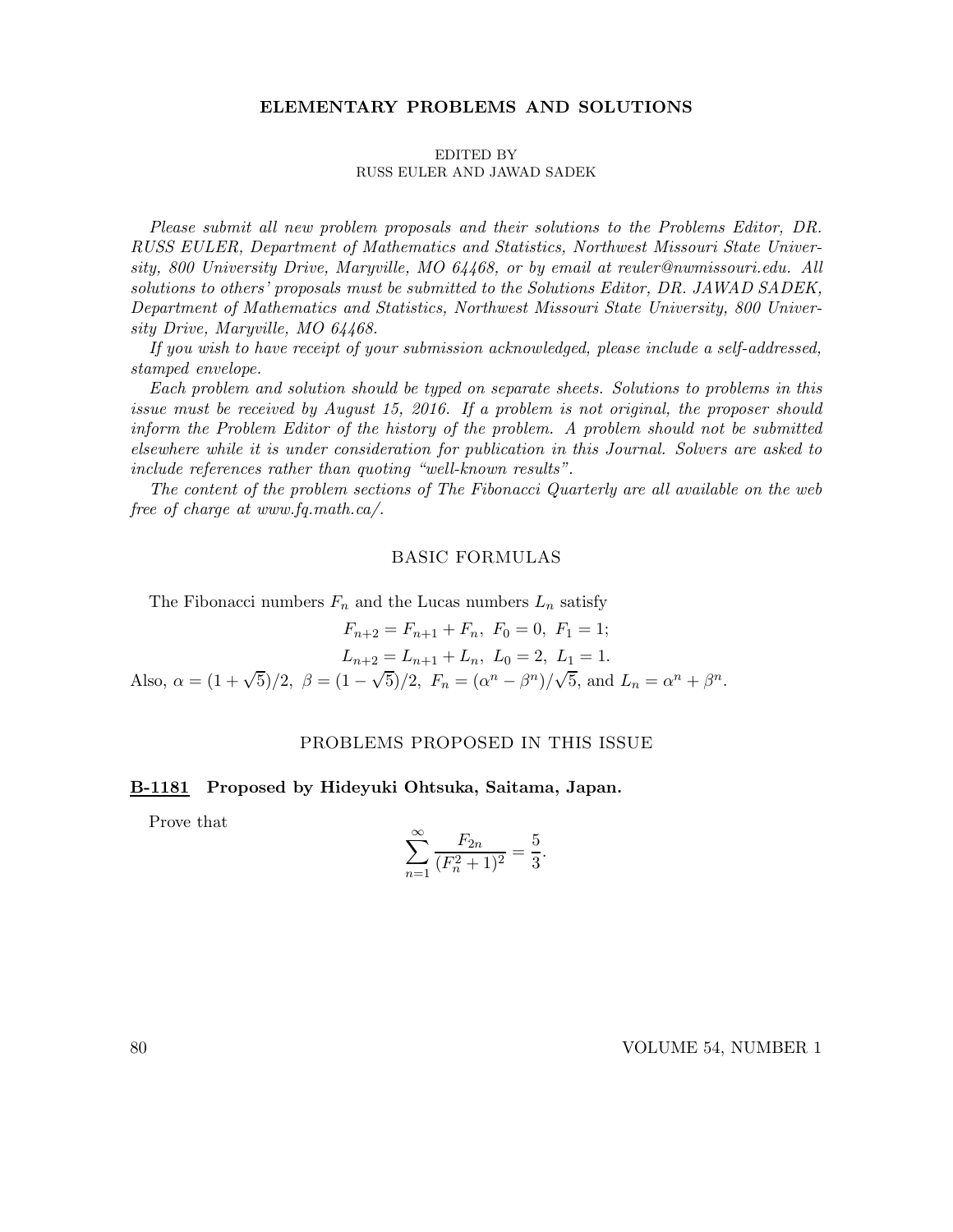#### B-1182 Proposed by José Luis Díaz-Barrero, Barcelona Tech, Barcelona, Spain.

Let *n* be a positive integer. If  $a, b, c$  are the roots of the equation  $x^3 - F_n x^2 + F_{n+1} = 0$ , then prove that

$$
a^3(F_n - a) + b^3(F_n - b) + c^3(F_n - c)
$$

is a positive integer which is the sum of  $n$  squares.

# B-1183 Proposed by Angel Plaza, Universidad de Las Palmas de Gran Canaria, ´ Spain.

Express

$$
\sum_{n=k}^{\infty} \binom{n}{k} \frac{2}{L_{n+1} + \sqrt{5}F_{n+1}}
$$

as a function of  $F_{k+1}$  and  $L_{k+1}$ .

B-1184 Proposed by D. M. Bătinetu–Giurgiu, Matei Basarab National College, Bucharest, Romania and Neculai Stanciu, George Emil Palade Secondary School, Buzău, Romania.

Let  $k$  be a positive integer.

(1) If 
$$
A(k) = \begin{pmatrix} F_{k+1} & F_k \ F_k & F_{k+1} \end{pmatrix}
$$
, compute  $\prod_{k=1}^n A(k)$ .  
\n(2) If  $B(k) = \begin{pmatrix} F_k^2 & F_{k+1}^2 \ F_k^2 & F_k^2 \end{pmatrix}$ , compute  $\prod_{k=1}^n B(k)$ .  
\n(3) If  $C(k) = \begin{pmatrix} F_k & F_{k+1} \ F_k & F_k \end{pmatrix} \begin{pmatrix} L_k & L_{k+1} \ L_{k+1} & L_k \end{pmatrix}$ , compute  $\prod_{k=1}^n C(k)$ .

B-1185 Proposed by D. M. Bătinețu–Giurgiu, Matei Basarab National College, Bucharest, Romania and Neculai Stanciu, George Emil Palade Secondary School, Buzău, Romania.

Let a and b be positive real numbers such that  $aF_{n+1} > bF_n$ . Prove that

$$
\sum_{k=1}^{n} \frac{F_k^2}{a F_n F_{n+1} - b F_k^2} \ge \frac{n}{an - b}
$$

for all  $n \geq 1$ .

#### FEBRUARY 2016 81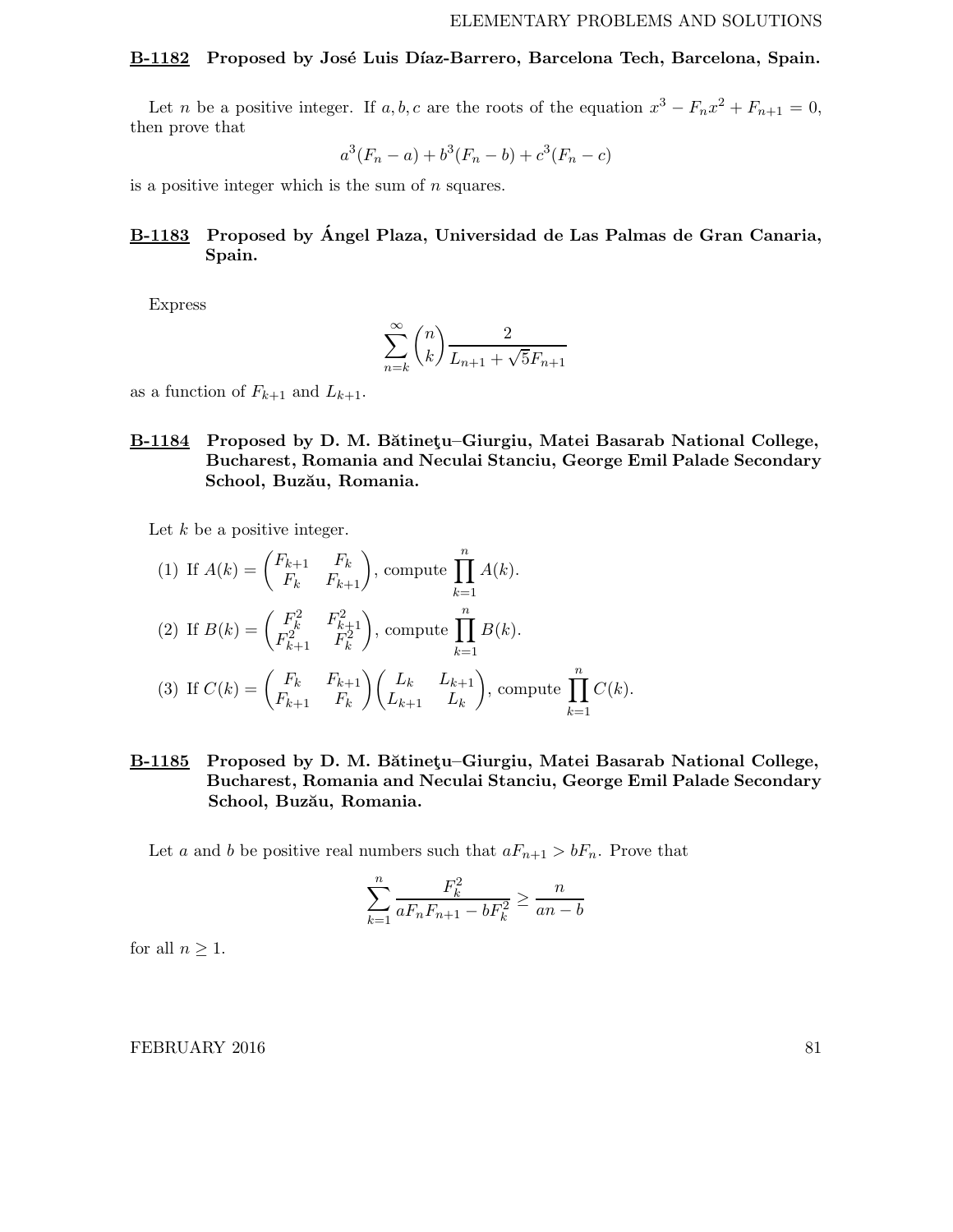### SOLUTIONS

### Powered Index Series and Inverse Tangent of an Inverse Series

## B-1161 Proposed by Hideyuki Ohtsuka, Saitama, Japan. (Vol. 53.1, February 2015)

Prove each of the following:

(i) 
$$
\sum_{k=1}^{\infty} \frac{2^k L_{2^k}}{F_{2^k}^2} = 10,
$$
  
\n(ii) 
$$
\sum_{k=0}^{\infty} \tan^{-1} \left( \frac{1}{\sqrt{5}F_{2k+1}} \right) = \frac{\pi}{4}.
$$

# Solution by Zbigniew Jakubczyk, Warsaw, Poland.

(i) We will make use of the identities  $F_{2n} = F_n L_n$  and  $L_{2n} = L_n^2 - 2(-1)^n$ . If k is an integer greater than 2, then

$$
\frac{2^k L_{2^k}}{F_{2^k}^2} = \frac{2^k (L_{2^{k-1}}^2 - 2)}{F_{2^k}^2} = \frac{2^k L_{2^{k-1}}^2 - 2^{k+1}}{F_{2^k}^2} = \frac{2^k L_{2^{k-1}}^2}{F_{2^{k-1}}^2 L_{2^{k-1}}^2} - \frac{2^{k+1}}{F_{2^k}^2} = \frac{2^k}{F_{2^{k-1}}^2} - \frac{2^{k+1}}{F_{2^k}^2}.
$$
  
So,

$$
\sum_{k=1}^{\infty} \frac{2^k L_{2^k}}{F_{2^k}^2} = \lim_{n \to \infty} \left( \frac{2L_2}{F_2^2} + \sum_{k=2}^n \left( \frac{2^k}{F_{2^{k-1}}^2} - \frac{2^{k+1}}{F_{2^k}^2} \right) \right) = \lim_{n \to \infty} \left( \frac{2L_2}{F_2^2} + \frac{2^2}{F_1^2} - \frac{2^{n+1}}{F_{2^n}^2} \right) = 10.
$$

(ii) Making use of the results  $F_k = \frac{\alpha^k - \beta^k}{\sqrt{5}}$  $\frac{\sqrt{5}}{\sqrt{5}}, \ \alpha\beta = -1, \ \alpha + \beta = 1, \ \tan^{-1} \frac{y-x}{1+xy} = \tan^{-1} y \tan^{-1} x$ , and  $\lim_{n\to\infty} \beta^n = 0$ , we get

$$
\sum_{k=0}^{\infty} \tan^{-1} \left( \frac{1}{\sqrt{5}F_{2k+1}} \right) = \lim_{n \to \infty} \sum_{k=0}^{n} \tan^{-1} \left( \frac{1}{\alpha^{2k+1} - \beta^{2k+1}} \right)
$$
  
\n
$$
= \lim_{n \to \infty} \sum_{k=0}^{n} \tan^{-1} \left( \frac{1}{-\frac{1}{\beta^{2k+1}}} - \beta^{2k+1} \right)
$$
  
\n
$$
= \lim_{n \to \infty} \sum_{k=0}^{n} \tan^{-1} \left( \frac{-\beta^{2k+1}}{1 + \beta^{4k+2}} \right)
$$
  
\n
$$
= \lim_{n \to \infty} \sum_{k=0}^{n} \tan^{-1} \left( \frac{\left(\frac{1}{\beta} - \beta\right)\beta^{2k+1}}{1 + \beta^{4k+2}} \right)
$$
  
\n
$$
= \lim_{n \to \infty} \sum_{k=0}^{n} \tan^{-1} \frac{\beta^{2k} - \beta^{2k+2}}{1 + \beta^{2k} \beta^{2k+2}}
$$
  
\n
$$
= \lim_{n \to \infty} \sum_{k=0}^{n} (\tan^{-1}(\beta^{2k}) - \tan^{-1}(\beta^{2k+2}))
$$
  
\n
$$
= \lim_{n \to \infty} (\tan^{-1}(\beta^{0}) - \tan^{-1}(\beta^{2n+2})) = \frac{\pi}{4}
$$

82 VOLUME 54, NUMBER 1

.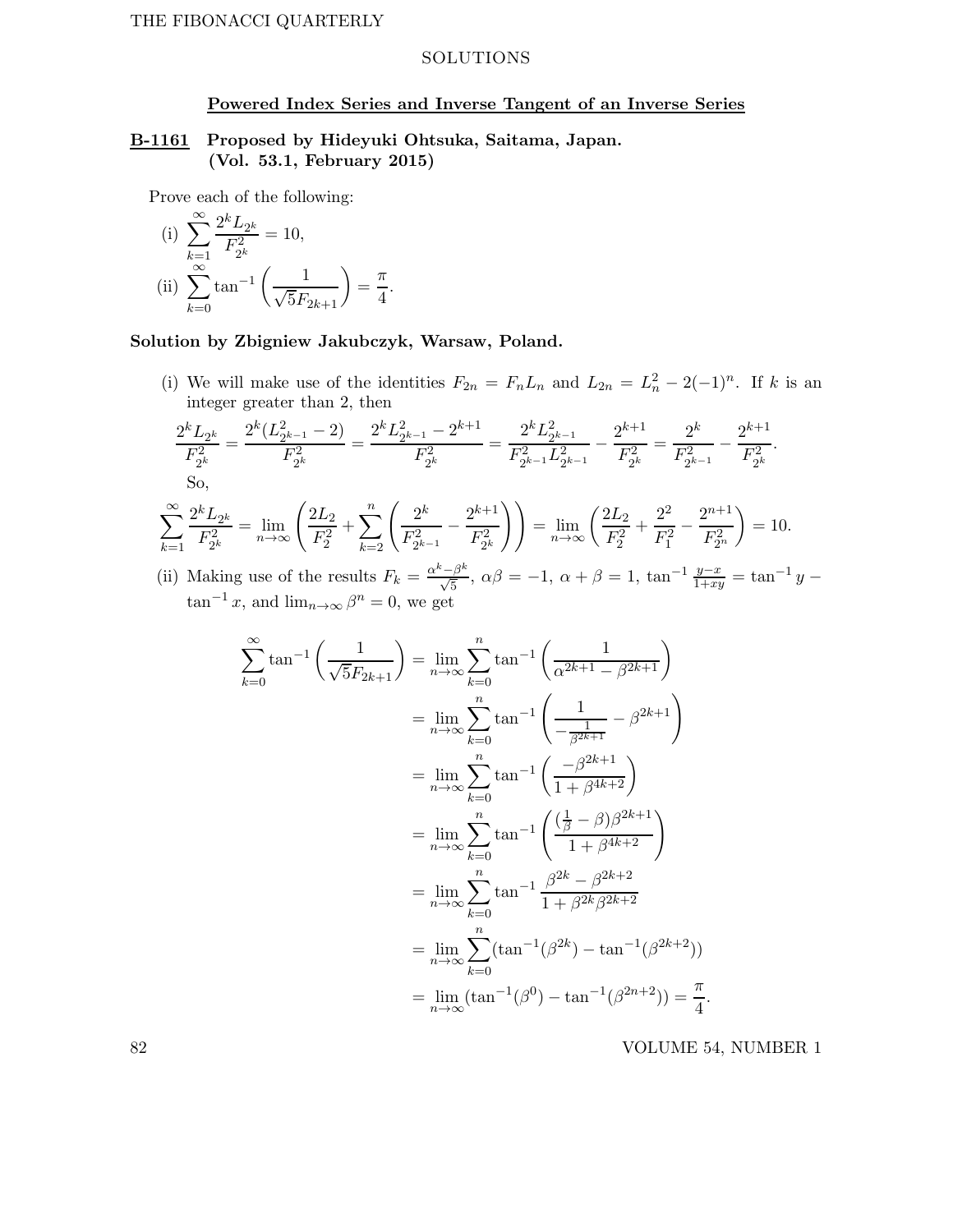Also solved by Brian Bradie, Kenneth B. Davenport, Russell Jay Hendel, Harris Kwong, Angel Plaza, Dan Weiner, part (i) only, and the proposer. ´

## Based on Binomial Coefficients and Cauchy-Schwartz

## B-1162 Proposed by José Luis Díaz-Barrero, Barcelona Tech, Barcelona, Spain. (Vol. 53.1, February 2015)

Let  $n$  be a positive integer. Show that

$$
\sum_{k=1}^{n} \sqrt{\binom{n-1}{k-1} \frac{F_k}{k}} \le \sqrt{F_{2n}}.
$$

Solution by Brian Bradie, Department of Mathematics, Christopher Newport University, Newport News, VA.

First note that

$$
\frac{1}{k} \binom{n-1}{k-1} = \frac{1}{n} \binom{n}{k},
$$

so that

$$
\sum_{k=1}^{n} \sqrt{\binom{n-1}{k-1} \frac{F_k}{k}} = \frac{1}{\sqrt{n}} \sum_{k=1}^{n} \sqrt{\binom{n}{k} F_k}.
$$
\n(1)

Now, by Jensen's inequality,

$$
\sum_{k=1}^{n} \sqrt{\binom{n}{k}} F_k \leq n \cdot \sqrt{\frac{1}{n} \sum_{k=1}^{n} \binom{n}{k}} F_k = \sqrt{n} \cdot \sqrt{\sum_{k=1}^{n} \binom{n}{k}} F_k.
$$
\n(2)

Moreover,

$$
\sum_{k=1}^{n} \binom{n}{k} F_k = F_{2n} \tag{3}
$$

(see Identity 6 on page 6 of  $[1]$ ). Finally, combining  $(1)$ ,  $(2)$ , and  $(3)$  yields

$$
\sum_{k=1}^{n} \sqrt{\binom{n-1}{k-1} \frac{F_k}{k}} \le \sqrt{F_{2n}}.
$$

#### **REFERENCES**

[1] A. Benjamin and J. Quinn, Proofs that Really Count, The Mathematical Association of America, Washington, D. C., 2003.

Also solved by Kenneth B. Davenport, Russell Jay Hendel, Zbigniew Jakubczyk, Harris Kwong, Hideyuki Ohtsuka, Ángel Plaza, Nicuşor Zlota, and the proposer.

### FEBRUARY 2016 83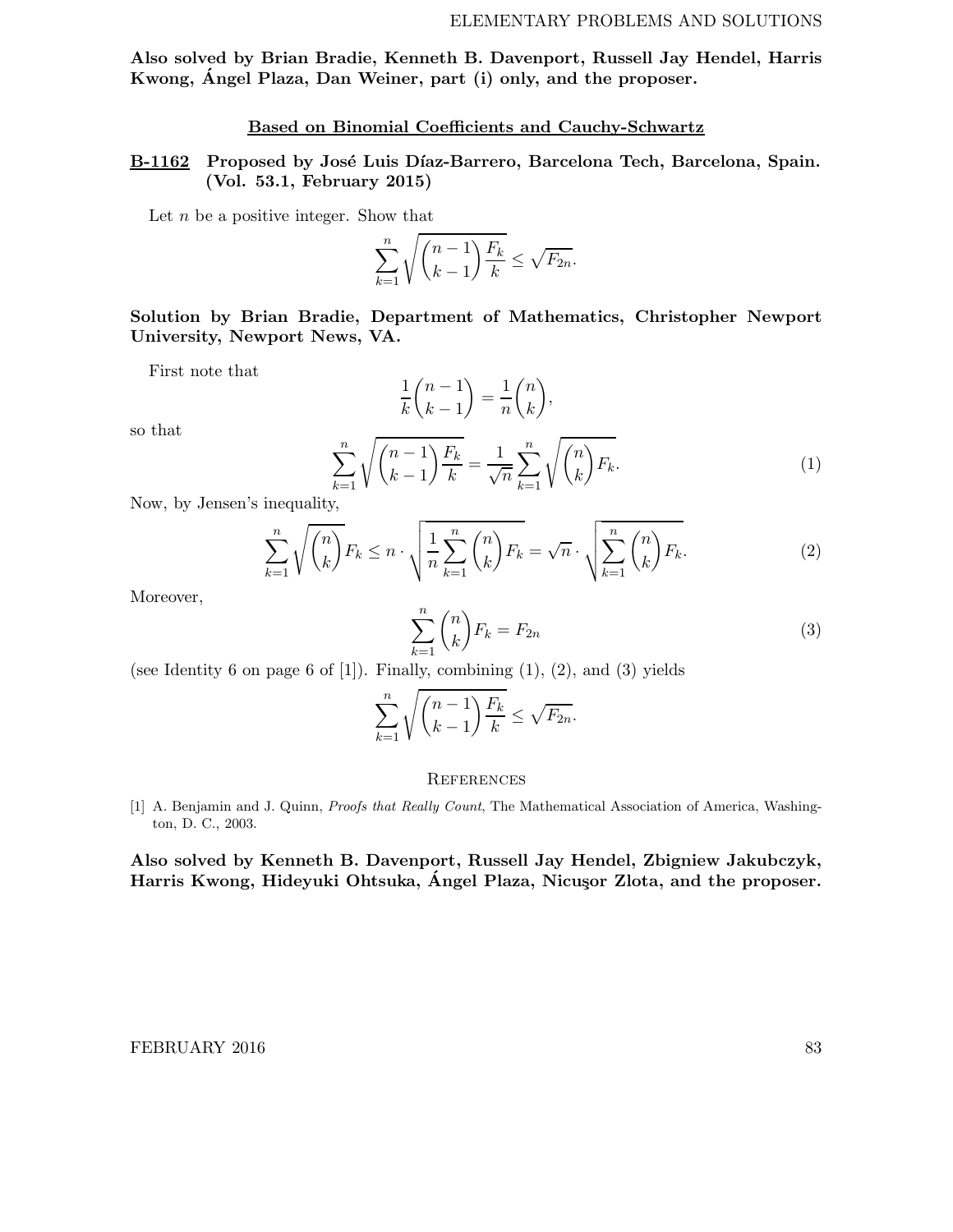## Two Partial Sums Involving k-Fibonacci and k-Lucas Sequences and One Lower Bound

# B-1163 Proposed by Ángel Plaza and Sergio Falcón, Universidad de Las Palmas de Gran Canaria, Spain. (Vol. 53.1, February 2015)

For any positive integer k, the k-Fibonacci and k-Lucas sequences,  ${F_{k,n}}_{n\in\mathbb{N}}$  and  ${L_{k,n}}_{n\in\mathbb{N}}$ , both are defined recursively by  $u_{n+1} = ku_n + u_{n-1}$  for  $n \geq 1$  with respective initial values  $F_{k,0} = 0$ ,  $F_{k,1} = 1$ , and  $L_{k,0} = 2$ ,  $L_{k,1} = k$ . For any integer  $n \ge 2$ , prove that

(i) 
$$
\sum_{j=1}^{n} \left( \frac{kF_{k,j}}{F_{k,n+1} + F_{k,n} - 1 - kF_{k,j}} \right)^2 \ge \frac{n}{(n-1)^2},
$$
  
\n(ii) 
$$
\sum_{j=1}^{n} \left( \frac{kL_{k,j}}{L_{k,n+1} + L_{k,n} - 2 - k - kL_{k,j}} \right)^2 \ge \frac{n}{(n-1)^2}.
$$

Solution by Harris Kwong, SUNY Fredonia, Fredonia, NY.

It can be proved by induction that  $\sum_{j=1}^{n} kF_{k,j} = F_{k,n+1} + F_{k,n} - 1$ , and  $\sum_{j=1}^{n} kL_{k,j} =$  $L_{k,n+1} + L_{k,n} - 2 - k$ . Thus, both (i) and (ii) take the form of

$$
\sum_{j=1}^{n} \left( \frac{x_j}{S - x_j} \right)^2 \ge \frac{n}{(n-1)^2},
$$

where  $\{x_j\}_{j=1}^n$  is a non-decreasing sequence of positive integers, and  $S = \sum_{j=1}^n x_j$ . Taking note that the sequence  $\{\frac{1}{S-1}\}$  $\frac{1}{S-x_j}$ }<sup>n</sup><sub>j=1</sub> is also non-decreasing, we deduce from Chebyshev and Cauchy-Schwartz inequalities that

$$
\sum_{j=1}^{n} \left( \frac{x_j}{S - x_j} \right)^2 \ge \frac{1}{n} \left( \sum_{j=1}^{n} x_j^2 \right) \left( \sum_{j=1}^{n} \frac{1}{(S - x_j)^2} \right) \ge \frac{1}{n^3} \left( \sum_{j=1}^{n} x_j \right)^2 \left( \sum_{j=1}^{n} \frac{1}{S - x_j} \right)^2.
$$

It is obvious that  $(\sum_{j=1}^n x_j)^2 = S^2$ . Since the harmonic mean of a finite number of positive real numbers is less than or equal to their arithmetic mean, we find

$$
\frac{1}{\frac{1}{n}\sum_{j=1}^{n}\frac{1}{S-x_j}} \le \frac{1}{n}\sum_{j=1}^{n}(S-x_j) = \frac{(n-1)S}{n}
$$

Hence,

$$
\sum_{j=1}^{n} \frac{1}{S - x_j} \ge \frac{n^2}{(n-1)S},
$$

from which the desired result follows.

Also solved by D. M. Bătinetu–Giurgiu and Neculai Stanciu (jointly), and the proposer.

.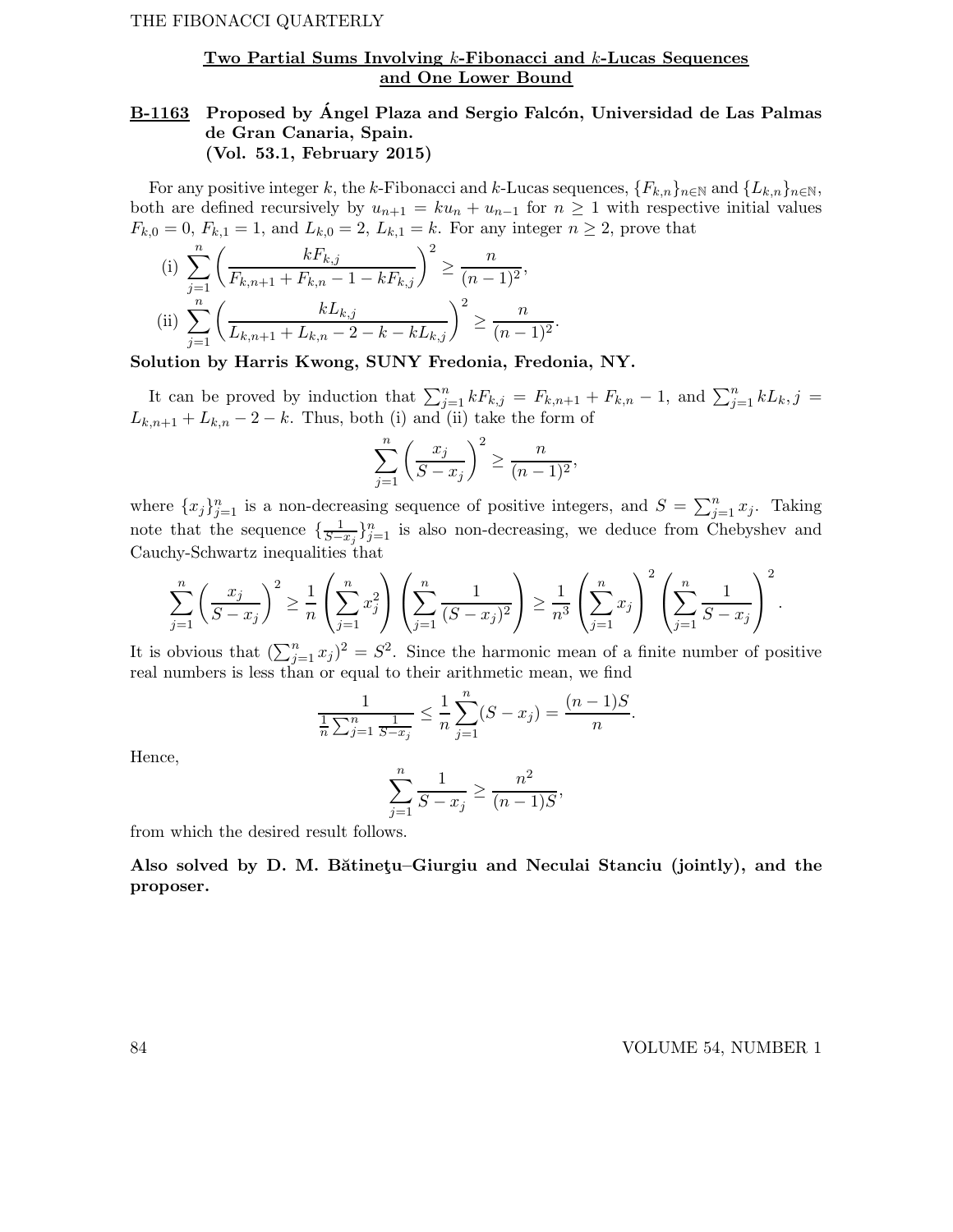#### The Values of Two Alternating Series

## B-1164 Proposed by Hideyuki Ohtsuka, Saitama, Japan. (Vol. 53.1, February 2015)

Determine each of the following:

(i) 
$$
\sum_{n=0}^{\infty} \frac{(-1)^n}{L_{2F_n} L_{2F_{n+3}}},
$$
  
\n(ii) 
$$
\sum_{n=0}^{\infty} \frac{(-1)^n}{L_{2L_n} L_{2L_{n+3}}}.
$$

### Solution by Harris Kwong, SUNY Fredonia, Fredonia, NY.

Using the identity  $L_sL_t = L_{s+t} + (-1)^sL_{t-s}$ , we find

$$
L_{2F_{n+1}}L_{2F_{n+2}} = L_{2F_{n+3}} + L_{2F_n},
$$

from which we deduce the identity

$$
\frac{1}{L_{2F_n}L_{2F_{n+3}}} = \frac{L_{2F_{n+3}} + L_{2F_n}}{L_{2F_n}L_{2F_{n+1}}L_{2F_{n+2}}L_{2F_{n+3}}} = \frac{1}{L_{2F_n}L_{2F_{n+1}}L_{2F_{n+2}}} + \frac{1}{L_{2F_{n+1}}L_{2F_{n+2}}L_{2F_{n+3}}}
$$

Its alternating sum is telescopic. Consequently,

$$
\sum_{n=0}^{m} \frac{(-1)^n}{L_{2F_n} L_{2F_{n+3}}} = \frac{1}{L_{2F_0} L_{2F_1} L_{2F_2}} + \frac{(-1)^m}{L_{2F_{m+1}} L_{2F_{m+2}} L_{2F_{m+3}}},
$$

and

$$
\sum_{n=0}^{\infty} \frac{(-1)^n}{L_{2F_n} L_{2F_{n+3}}} = \lim_{m \to \infty} \left( \frac{1}{L_{2F_0} L_{2F_1} L_{2F_2}} + \frac{(-1)^m}{L_{2F_{m+1}} L_{2F_{m+2}} L_{2F_{m+3}}} \right) = \frac{1}{L_{2F_0} L_{2F_1} L_{2F_2}} = \frac{1}{18}.
$$

In a similar manner, we obtain

$$
\sum_{n=0}^{\infty} \frac{(-1)^n}{L_{2L_n}L_{2L_{n+3}}} = \lim_{m \to \infty} \left( \frac{1}{L_{2L_0}L_{2L_1}L_{2L_2}} + \frac{(-1)^m}{L_{2L_{m+1}}L_{2L_{m+3}}} \right) = \frac{1}{L_{2L_0}L_{2L_1}L_{2L_2}} = \frac{1}{378}.
$$

### Also solved by Brian Bradie, Kenneth B. Davenport, and the proposer.

#### Fibonacci Indices

# B-1165 Proposed by Hideyuki Ohtsuka, Saitama, Japan. (Vol. 53.1, February 2015)

For an integer  $n \geq 0$ , find the value of

$$
\frac{L_{F_{3n}}}{F_{F_{3n-1}}F_{F_{3n-2}}} + \frac{L_{F_{3n-1}}}{F_{F_{3n-2}}F_{F_{3n}}} + \frac{L_{F_{3n-2}}}{F_{F_{3n}}F_{F_{3n-1}}}.
$$

Solution by John M. Adams, Charleston, SC.

FEBRUARY 2016 85

.